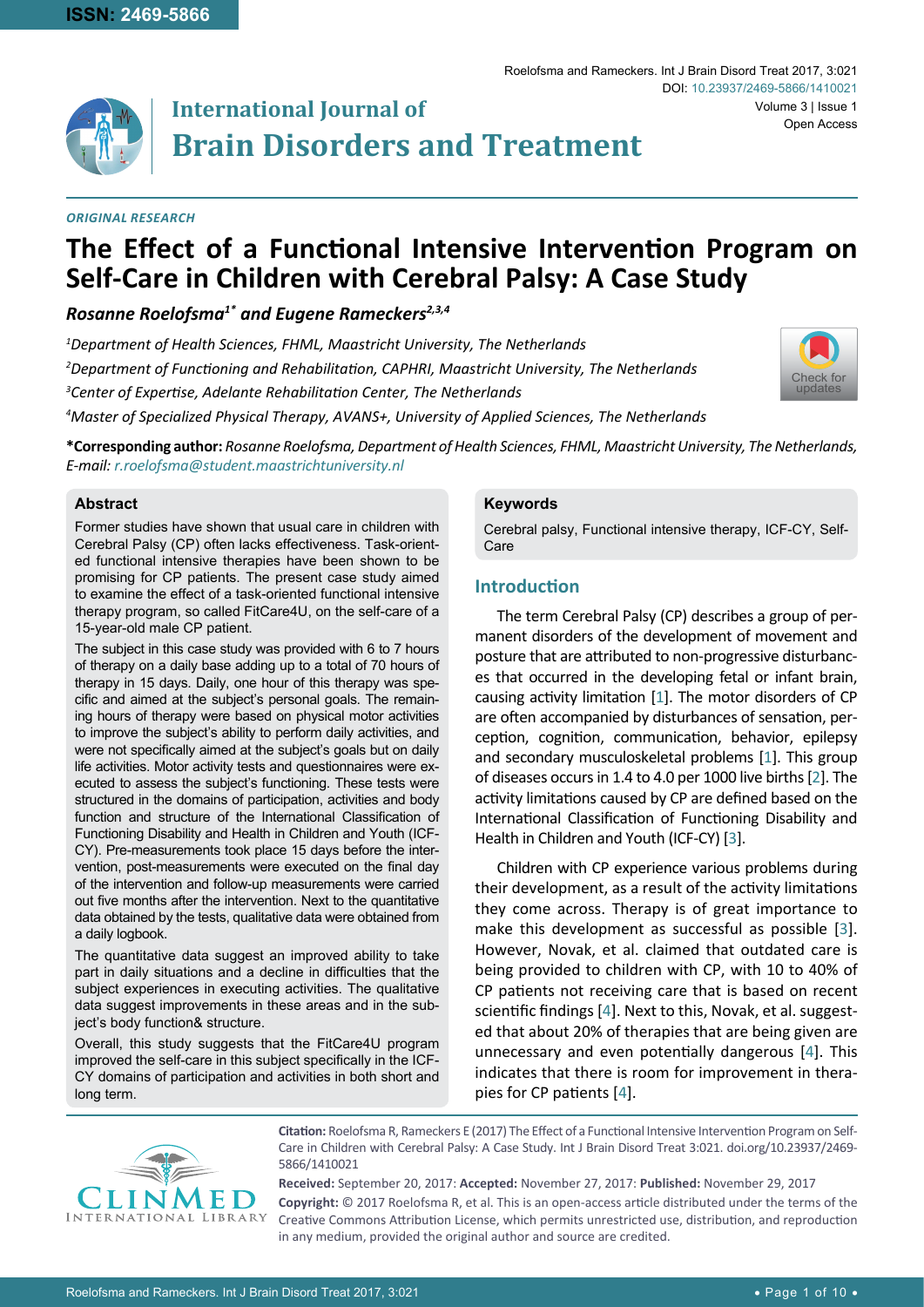Gordon, et al. showed that constraint-induced movement therapy and bimanual therapy result in improvements in hand function [[5](#page-8-4)]. Constraint-induced movement therapy uses intensive unimanual practice along with restraint of the less-affected hand. Bimanual therapy maintains the intensity of practice that is applied in constraint-induced movement therapy, but both hands are involved in the training instead of only the most affected hand [[5](#page-8-4)]. Furthermore, bimanual therapy in which not only the upper extremities but also the lower extremities are trained in a short and intensive functional training program was shown to significantly improve the functioning of children with bilateral CP [\[6\]](#page-8-5). Besides, Sorsdahl, et al. showed improved basic motor abilities in children with CP after a three-week period of intensive, goal-directed, activity-focused physiotherapy in a group setting [[7](#page-8-6)]. Similar results were observed in the study of Young Hong, et al. in which it was shown that Gross Motor Function increased after eight weeks of intensive therapy [[8](#page-8-7)]. This recent evidence points towards short and intensive functional therapies being very promising for CP patients [\[9\]](#page-8-8).

The Dutch Association of Rehabilitation Physicians (2006) has drafted several criteria which therapies need to fulfill to be called functional intensive therapy [[3](#page-8-2)]. First of all, the intervention has to be goal oriented, targeting the domains of activity and participation of the ICF-CY model. Furthermore, it should be task-and context-specific. To achieve this specificity, the needs of the child should form the starting point of the therapy. In addition, children and their parents need to be involved in finding solutions for the child's problems. Lastly, the therapy should not be aimed at normality, but should target functionality [\[3\]](#page-8-2).

The Adelante Rehabilitation Centre in Valkenburg (the Netherlands) developed several treatment modalities to realize this task-oriented therapy in short and intensive methods. One of these treatments has been developed specifically for children with unilateral or bilateral CP in the Gross Motor Function Classification System (GMFCS) levels II, III and IV, and is called FitCare4U (Functional Intensive Therapy) [[10](#page-8-9)].

FitCare4U is a short and intensive task-oriented therapy program designed for children between 12 and 18-years-old with a physical disability. This therapy program implements the guidelines for task-oriented training in practice. Children with specific needs in the field of self-care are eligible for participation in the FitCare4U program. The goal of this program is to improve the subjects' self-care during a 15-day intervention. A therapy schedule is set up for the participants individually to warrant the specificity that is required for task-oriented training. The participant's individual goals and needs form the starting point of the therapy.

The present study examined the effect of the 15-day FitCare4U intervention program on the self-care of a

15-year-old boy diagnosed with bilateral spastic cerebral palsy. It is hypothesized that the FitCare4U program will improve the subject's self-care.

## **Patient information**

The subject in this case study was a 15-year-old boy with a length of 1.64 meters and a weight of 62.2 kg. The subject was born with bilateral spastic CP, in which the left side of his body is more affected than the right side. He has GMFCS level II, which means that he experiences difficulties in walking under some circumstances, but walks in most settings [[11](#page-8-10)].

Furthermore, he has MACS level III because he handles objects with difficulty and needs help to prepare and/or modify manual activities [[12](#page-8-11)]. The subject also suffers from epilepsy, which is one of the accompanying impairments that may co-occur with CP [[1](#page-8-0)]. Due to the severity of his epilepsy, which was life-threatening, it was necessary to perform a hemispherectomy in 2012. After the hemispherectomy, a craniotomy was needed. However, this resulted in worsening of the hemiparesis in the left body side.

The subject experienced most problems in the ICF-CY domains of activities and participation. As regards the domain of activities, the subject mainly experienced difficulties in performing activities that require fine motor control and strength, especially if involvement of the left hand was necessary. The subject rarely used his left hand and arm, and neglected it most of the time because he was unable to use it properly. This neglection may have been worsened by the subject's lack of a complete field of view, which was an undesirable result of the hemispherectomy. Another consequence of the hemispherectomy was that the left hemisphere has taken over some of the functions of the non-functioning right hemisphere. As a result, the subject was unable to move his left and right arm and hand independently. These activity limitations together with the subject's low cognitive level and physical condition complicated his involvement in life situations, and thereby limited him at the level of participation.

The problems that the subject encountered were mostly related to the incomplete functioning of his left body side. This was expressed in the goals that he formulated based on his needs. These were: 1) Learning to tie his shoelaces; 2) Closing the buttons of his jeans; 3) Putting butter on a sandwich and cutting it, and 4) Doing his hair.

#### **Methods**

## **Timeline**

Baseline measurements were taken fourteen days before the start of the intervention. Additionally, both the subject and his parents signed the informed consent form on this day. After these measurements, the subject continued his life for two weeks without any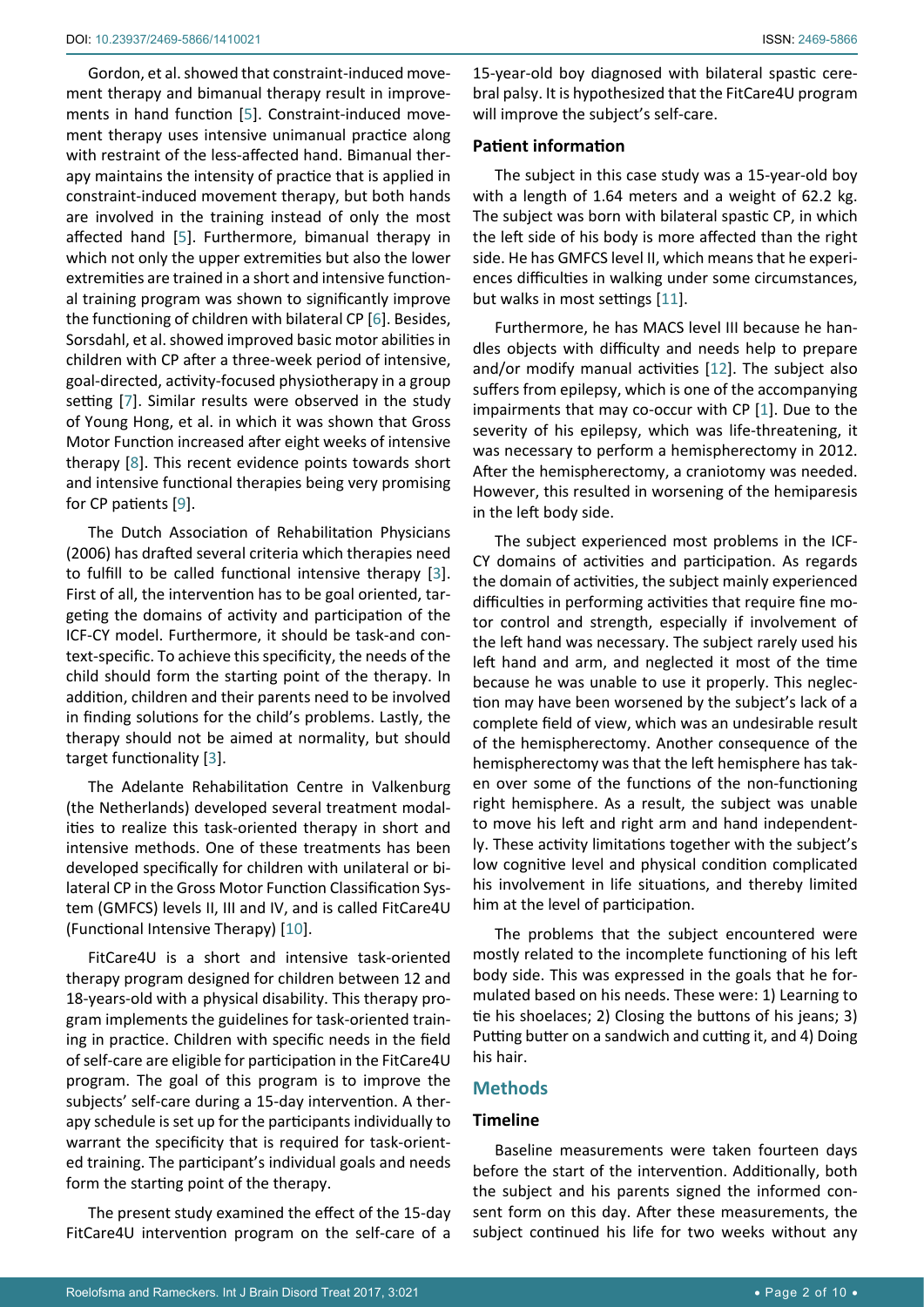<span id="page-2-0"></span>

adjustments when compared to before the baseline measurements, where after he participated in the intervention program for 10 days uninterruptedly. After these 10 days, the subject went home for a 2-day because of Easter holidays after which he returned to the program for another 5 days. Post-measurements were assessed on the final day of the intervention. Follow-up measurements took place five months after the end of the intervention.

#### **Outcome measures**

Based on the subject's COPM goals, several tests have been executed to evaluate the different aspects of these goals. These goals were formulated at the ICF-CY level of participation and were based on his needs. To evaluate these goals properly, it was important to execute tests not only in the ICF-CY domain of participation, but also in the domains of activities and body function & structure. This is because there may be underlying problems in domains other than that of participation that influence the subject's ability to perform his goals. Therefore, it was necessary to map these three interconnected domains to find out the real problems that limited the subject in performing his goals.

As the subject formulated four goals that were all related to the intensive use of two hands, several hand function tests were performed to measure the intervention effect on hand function. The Canadian Occupational Performance Measure (COPM) was filled out for all of the subject's goals. A Goal Attainment Scale (GAS) was set up additionally for the primary COPM goal (learning to tie his shoelaces) to further evaluate his progress in performing this activity. Both the COPM and the GAS were executed to evaluate the subject's hand function on the level of participation. On the level of body function and structure, the Jebsen Taylor Hand function Test (JTHT) was carried out. On activity level, the ABILHAND-Kids and the ACTIVLIM were carried out. Because of the influence of gross motor function on daily

life activities, and therefore also on the subject's goals, the Gross Motor Function Measure-88 (GMFM-88) was used as a standard to measure gross motor function. An overview of the tests executed in the different domains of the ICF-CY model is attached ([Figure 1\)](#page-2-0).

In addition to the quantitative data that were obtained from the executed tests, qualitative data were collected in a personal logbook. This was important to determine the subject's intervention adherence and tolerability. On a daily basis, the personal coach recorded relevant information about the subject's functioning on that day. For every activity during the day, data were collected concerning the time that the subject was actually active, and what this activity implied for the subject. Furthermore, a daily report about the individual therapy was written down in this logbook. Thereby, the progress that the subject made concerning his needs was kept.

### **Tests to evaluate the ICF-CY domain of participation**

**Canadian Occupational Performance Measure (COPM):**  The COPM is a measurement instrument that can be used to detect changes in the self-perception of the subject's performance of their needs and their satisfaction with this performance over time. The subject identifies problems that they experience in performing daily activities. For these activities, the subject their rates performance on a scale from 1 to 10, in which 1 means they are not able to carry out this activity at all. If the subject is able to do this extremely well, they score a 10. Furthermore, the subject scores satisfaction with this performance, again on a 10-point scale with the same format as the performance scale [[13\]](#page-8-12). The COPM was shown to have a good reliability and validity (ICC  $= 0.75$ ) [[14\]](#page-8-13). In this case study, the subject identified his needs together with his parents. These needs were converted to the subject's personal goals, which formed the starting point for the therapy. The subject scored his performance and satisfaction on these needs two weeks before the intervention, and on the final day of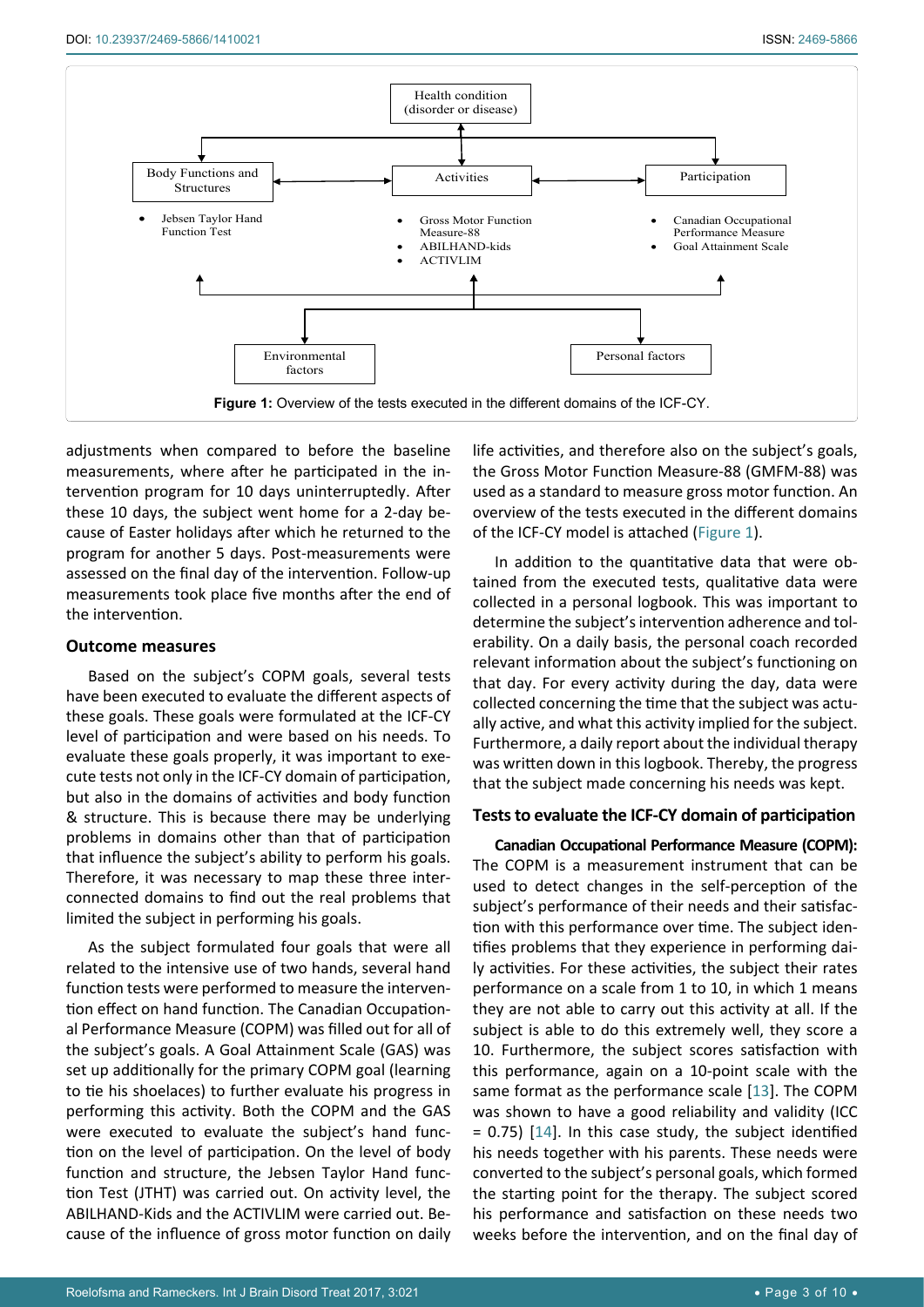#### the intervention.

**Goal Attainment Scale (GAS):** To evaluate the subject's progress in performing certain activities, a GAS can be constructed before treatment. For the subject in this case study, a GAS was set up for the primary COPM goal of tying his shoelaces ([Appendix 1\)](#page-9-0). First of all, a plan was constructed based on the subject's expected level of performance. After the treatment, the level of performance was scored on this scale. A score of -2 indicates the starting position. If the subject would score -3, this indicates a decline. A score of -1 means that the subject did not fully accomplish his goal, whereas a score of 0 points out that the subject did accomplish his goal. If the subject achieved more than his goal, the score 1 will be given. If far more than the goal was achieved, the subject will score a 2 [[15](#page-8-19)]. The GAS was shown to be sensitive to change, indicating a high responsiveness [[16](#page-8-20)]. Only one study has investigated the validity of this scale, which found it to be acceptable [\[16\]](#page-8-20). However, there is insufficient knowledge about the reliability of the GAS when used in children. The score for the GAS was determined on the final day of the intervention.

# **Test to evaluate the ICF-CY domain of body function & structure**

**Jebsen Taylor Hand function Test (JTHT):** The JTHT can be used as a tool to evaluate hand function. In this test, the subject was asked to perform 7 tasks which measure the hand activity that is used in daily life situations. These tasks were writing a short sentence (task 1), turning over cards (task 2), picking up small objects and placing them in a container (task 3), simulating eating (task 4), stacking checkers (task 5), moving empty large cans (task 6) and moving weighted large cans (task 7). However, the first task was excluded for the subject in this case study. Tasks 2 to 7 were performed with both the dominant hand (right) and the non-dominant hand (left). It was registered how long the subject needed to fulfill the task for each task separately. The maximum score of 120 seconds was assigned if the subject was not able to perform the task [[17](#page-8-21)]. The JTHT was shown to be reliable (r > 0.60). However, there is no consensus concerning the validity of this test. Additionally, it was found that the JTHT has a poor responsiveness [[18](#page-8-22)].

## **Tests to evaluate the ICF-CY domain of activities**

**ABILHAND-kids:** The ABILHAND-kids questionnaire can be used to evaluate manual ability in children with CP. In this questionnaire, 21 items that are representative for manual activities are included. Parents need to indicate whether fulfillment of the activities described by the 21 items is impossible, difficult or easy for their child. A question mark can also be filled out if the child has not attempted to carry out the activity in the last 3 months. However, if the activity was avoided due to an inability of performing it, the parents need to indicate that it is impossible for their child to carry out this activity. The ABILHAND-kids questionnaire was shown to have an excellent reliability with a Pearson's correlation coefficient of 0.94 [\[19](#page-8-14)]. This questionnaire was filled out by the subject's parents two weeks before the intervention and on the final day of the program. The results of the ABILHAND-kids were analyzed via the website of the Université de Louvain Catholique [[20](#page-8-15)].

**ACTIVLIM:** The ACTIVLIM questionnaire is a measure of activity limitations in children and grown-ups diagnosed with a neuromuscular disease, and can therefore also be used in children with CP. Parents need to indicate whether it is impossible, difficult or easy for their child to perform each of the 22 activities included in this questionnaire. These 22 items are all representative for activities of daily living. If the child has not performed the activity in the prior 3 months, a question mark needs to be filled out. However, if the activity was avoided due to an inability of performing it, the parents need to indicate that it is impossible for their child to carry out this activity. The ACTIVLIM questionnaire was shown to be reliable with an intra-class correlation coefficient of 0.96 [[21](#page-8-16)]. This questionnaire was filled out by the subject's parents two weeks before the intervention and on the final day of the program. Similar to the ABIL-HAND-kids, the results of the ACTIVLIM were analyzed via the website of the Université de Louvain Catholique [[20](#page-8-15)].

**Gross Motor Function Measure-88 (GMFM-88):** The GMFM-88 enables the evaluation of changes in gross motor function in children with CP. This measurement instrument consists of 88 items concerning gross motor function, divided into four different domains. Domain A contains items concerning lying and rolling over. In domain B, items about sitting are included. Domain C consists of items concerning crawling and kneeling. Domain D is focused on standing and domain E contains items about walking, running and jumping. Four different scores can be awarded. If a child does not try to perform the activity, they will score a 0. Children who try but do not succeed will score a 1. The score 2 is granted if the child carries out the task partially. Children who fulfill the task completely will score a 3 [[22](#page-8-17)]. The GMFM-88 was shown to have an excellent reliability (ICC = 0.95) and a reasonable responsiveness (no numbers given) [\[23](#page-8-18)]. This test was performed two weeks before the start of the intervention and on the last day of the program. The subject was wearing regular sportswear and his ankle-foot orthosis (without shoes) during this test.

## **Therapeutic intervention**

The subject participated in the FitCare4U intervention program together with seven other youngsters with other diagnoses (e.g. spina bifida, stroke and juvenile Parkinson), who all had their own personal coaches. The subject in this case study was guided by one Health Sciences student and one physical therapy student.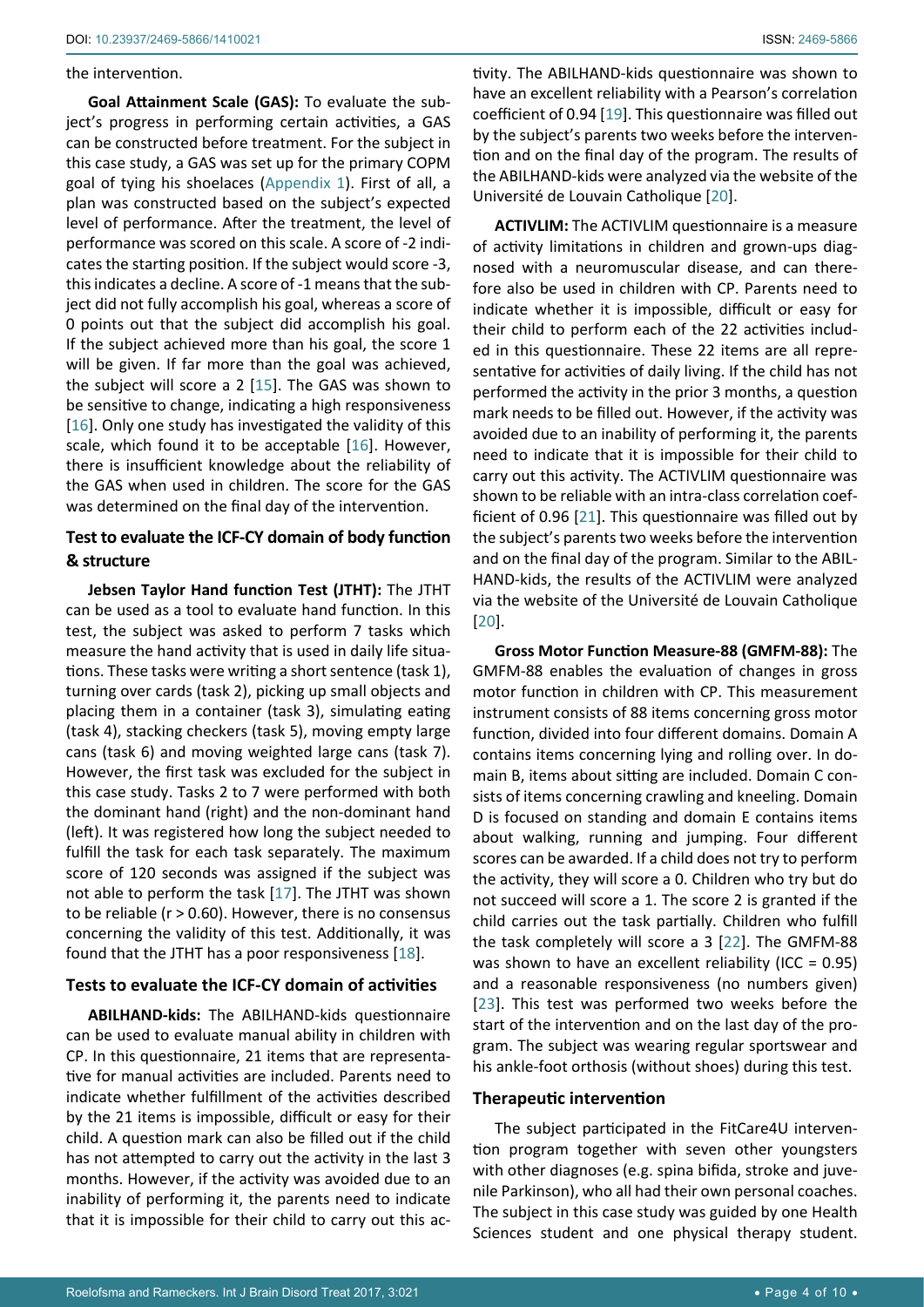These students were in turn guided by an experienced occupational therapist.

The time schedule was in general comparable for most days of the intervention. On weekdays, the participant attended school in the morning. He was picked up from school and there was a joint lunch with all participants and supervisors. Most of the days, lunch was followed by an hour of individual therapy, focused on the subject's personal goals. If this was not the case, the individual therapy was implemented in the program at another moment during the day. This specified, goal-oriented therapy was important for improving the subject's needs. The remaining hours of therapy were based on physical motor activities to improve the subject's ability to perform daily activities, and were not specifically aimed at the subject's goals but on daily life activities. Still, the subject's goals were involved in the activities as much as possible. Examples of the activity-based therapy in this intervention program were circus and decoration activities, dinner preparations and the group activities planned in the afternoon. The activity based therapy was generally planned after the goal-oriented therapy and differed every day. This was always challenging and demanding for the subject since intensive physical activity was required during all activities. After the activity based therapy, the participants and interventionists had dinner together. In the evening, relaxing activities such as playing board games were planned before the participants went to bed. During the weekend, the program started at 9.00 h since there was no school. The same components were implemented in the program as during weekdays, only in a different order. After breakfast, the individual therapy took place. The time until lunch was filled up with activity-based therapy, similar to the time from lunch until dinner. In the evening, relaxing activities were planned before the participants went to bed.

During the program, the subject received six to seven hours of therapy on a daily basis (one hour of individual, goal-oriented therapy, the remaining hours were spent on activity-based therapy). In total, the subject received 70 hours of therapy within 15 days. The program for one ordinary weekday and one weekend day is attached ([Appendix 2\)](#page-9-1).

This intervention program was aimed at improving several domains of the ICF-CY model, and thereby facilitating the subject in performing his needs. The domain of activities was integrated in this program by training daily life skills during the activity-based therapy in the afternoon. To improve body function and structure, there was a focus on an active attitude of the participant all day long. For example, the subject could only sit on stools without backrest. To make his sitting position even more active, all stools were provided with a balance cushion. Sitting on these cushions constantly requires small movements to keep balance. Furthermore,

usage of walking tools was avoided, and was only allowed if necessary. Thus, the participant was constantly pushed to function at his maximal capacity.

For the subject in this case study, the focus of the FitCare4U intervention was mainly on improving his left arm and hand function, which was important for his formulated needs. Furthermore, he was stimulated to use his affected arm and hand more frequently to improve motor control and strength.

#### **Needs directed intervention**

The subject's needs described in the patient information were formulated as COPM goals to be able to evaluate them quantitatively using the COPM.

The subject's first COPM goal was learning to tie his shoelaces. This was practiced in every therapy session. The first step in this process was to teach the subject the steps involved in tying his shoelaces. After the participant remembered the steps, he practiced them on a shoe that was standing on the table. It took the participant seven therapy sessions to get used to doing this. After the subject became familiar with this activity, he put on his shoes and practiced tying the shoelaces while wearing his shoes. Since the participant was not able to fully involve his left hand, it was necessary to look for a method that does not require constant involvement of both hands. After five days, the subject's coaches found such a method that enabled the subject to tie his shoelaces.

The second COPM goal was being able to close the buttons of his jeans completely independently. Practicing this was involved in every individual therapy session. First, the participant practiced closing the buttons of jeans that were lying on a table. Once he controlled this movement, he practiced to close the buttons while wearing his jeans.

The third COPM goal was putting butter on a sandwich and cutting it. This was only practiced during lunch every day, not during the individual therapy sessions.

The fourth COPM goal for the subject was doing his hair. This activity was involved in about half of the individual therapy sessions.

#### **Results**

#### **Results in the ICF-CY domain of participation**

The subject showed progress in all COPM goals ([Ta](#page-5-0)[ble 1](#page-5-0)). During the post-measurement, the greatest improvements were seen in tying his shoelaces (goal 1), putting butter on a sandwich and cutting it (goal 3) and doing his hair (goal 4). The subject was not able to perform these activities before the intervention. However, the subject was able to carry out these activities in a reasonable way with which he was rather satisfied directly after the intervention. The subject also gave a higher score for both the execution of and his satisfaction with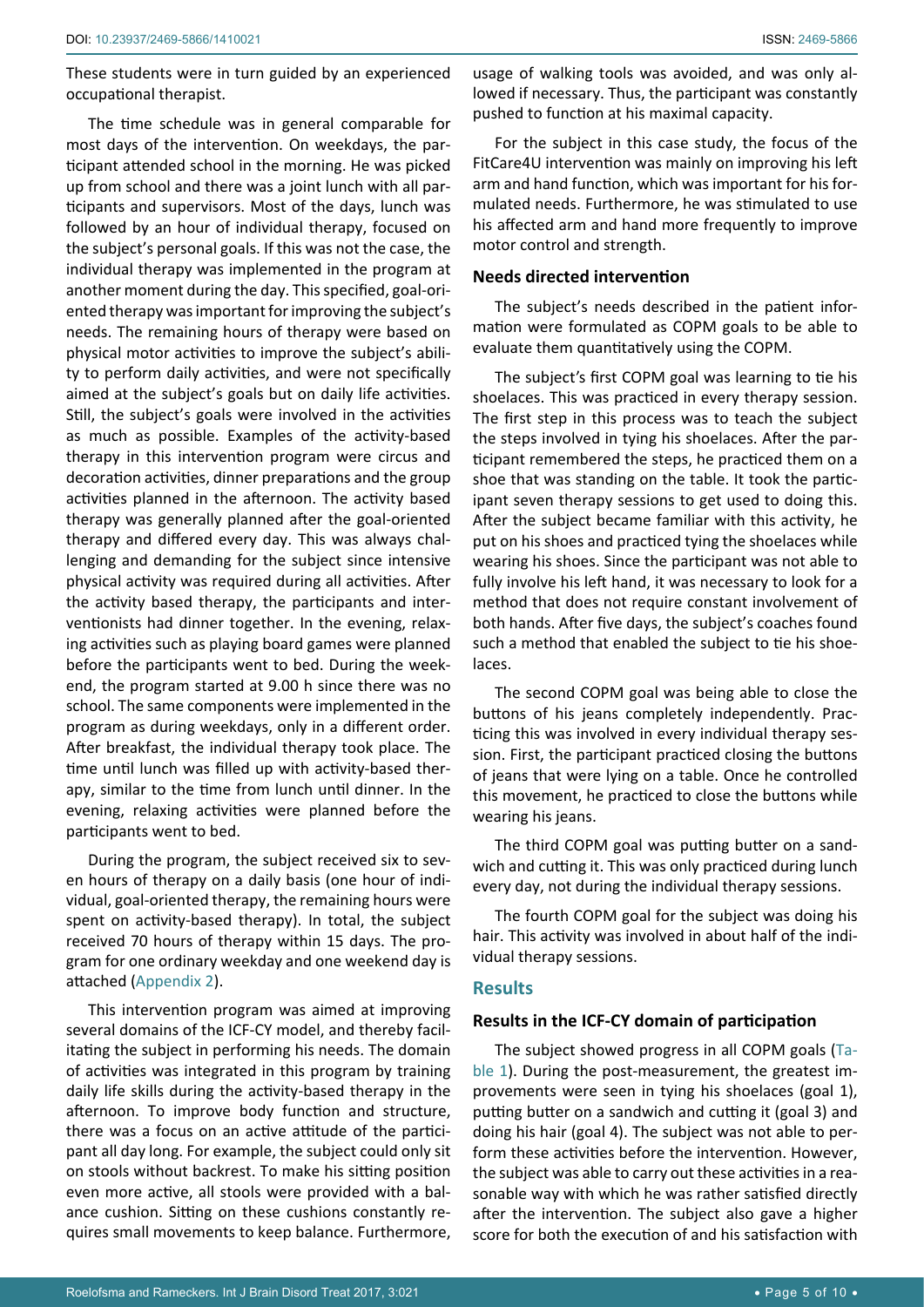<span id="page-5-0"></span>**Table 1:** Results of the pre- and post-measurements of the executed tests in the domain of participation.

| <b>Test</b>                          |                                               | <b>Pre-measurement</b> | <b>Post-measurement</b> | Follow-up |
|--------------------------------------|-----------------------------------------------|------------------------|-------------------------|-----------|
| <b>COPM</b>                          | Goal 1                                        | $P = 1$                | $P = 6$                 | $P = 8$   |
| (score)                              | (Tying shoelaces)                             | $S = 1$                | $S = 7$                 | $S = 9$   |
|                                      | Goal 2                                        | $P = 6$                | $P = 7$                 | $P = 7$   |
|                                      | (Closing jeans buttons)                       | $S = 6$                | $S = 7$                 | $S = 6$   |
|                                      | Goal 3                                        | $P = 1$                | $P = 6$                 | $P = 8$   |
|                                      | (Putting butter on a sandwich and cutting it) | $S = 1$                | $S = 7$                 | $S = 8$   |
|                                      | Goal 4                                        | $P = 1$                | $P = 7$                 | $P = 8$   |
|                                      | (Doing hair)                                  | $S = 1$                | $S = 7$                 | $S = 9$   |
| <b>Goal Attainment Scale (score)</b> |                                               | $-2$                   | 2                       | 2         |

COPM: Canadian Occupational Performance Measure; P: Performance; S: Satisfaction.

<span id="page-5-1"></span>**Table 2:** Results of the pre- and post-measurements of the executed test in the domain of body function & structure.

| Test          |                                                | <b>Pre-measurement</b> | Post-measurement | Follow-up    |
|---------------|------------------------------------------------|------------------------|------------------|--------------|
| Jebsen Taylor | <b>Task 1</b> - Writing a short sentence       | Not executed           | Not executed     | Not executed |
| Test (sec)    | <b>Task 2</b> - Turning over cards             | $D = 5.58$             | $D = 3.66$       | $D = 5.28$   |
|               |                                                | $N = 28.65$            | $N = 31.06$      | $N = 40.06$  |
|               | <b>Task 3</b> - Putting objects in a container | $D = 9.68$             | $D = 7.69$       | $D = 10.08$  |
|               |                                                | $N = 48.98$            | $N = 47.79$      | $N = 102.61$ |
|               | <b>Task 4 - Simulate eating</b>                | $D = 17.65$            | $D = 11.15$      | $D = 14.38$  |
|               |                                                | $N = 120$              | $N = 120$        | $N = 120$    |
|               | <b>Task 5 - Stacking checkers</b>              | $D = 4.90$             | $D = 4.60$       | $D = 3.77$   |
|               |                                                | $N = 39.97$            | $N = 37.14$      | $N = 40.83$  |
|               | Task 6 - Moving empty large cans               | $D = 4.30$             | $D = 2.93$       | $D = 4.05$   |
|               |                                                | $N = 22.65$            | $N = 34.01$      | $N = 33.76$  |
|               | <b>Task 7</b> - Moving weighted large cans     | $D = 4.24$             | $D = 3.42$       | $D = 4.87$   |
|               |                                                | $N = 59.14$            | $N = 120$        | $N = 28.68$  |
|               | Total                                          | $D = 46.35$            | $D = 33.45$      | $D = 42.43$  |
|               |                                                | $N = 319.39$           | $N = 390$        | $N = 365.94$ |

Sec: Seconds; D: Dominant hand; N: Non-dominant hand.

closing the buttons of his jeans (goal 2). However, the progress for this goal was not as great as for goals 1, 3 and 4 [\(Table 1\)](#page-5-0). During the follow-up measurement, the subject's performance and satisfaction with goals 1, 3 and 4 increased even more when compared to the post-measurement. His performance of goal 2 was the same as during the post-measurement and his satisfaction with this performance on this goal decreased slightly ([Table 1\)](#page-5-0). The results of the GAS suggest that the subject made a lot of progress concerning the first COPM goal of tying his shoelaces, since it increased from -2 to maximum improvement (score 2) during the intervention. Before the start of the intervention, the subject was only able to put on his shoes and draw the laces so that the shoe sat tightly around the foot. However, after the intervention he was able to tie his shoelaces completely independently. With this achievement, the subject accomplished much more than the goal. The follow-up measurement indicates a complete preservation of the effect five months after the intervention [\(Appendix 1](#page-9-0) and [Table 1\)](#page-5-0).

# **Results in the ICF-CY domain of body function & structure**

An improvement of 12.90 seconds was observed between the pre- and post-measurements of the JTHT for the dominant (right) hand. The subject needed 70.61 seconds more to perform all activities with his non-dominant (left) hand during the post-measurement when compared to the pre-measurement [\(Table 2\)](#page-5-1). During the follow-up measurement, it took the subject 8.98 seconds more to fulfill all tasks with his dominant hand when compared to the post-measurement. However, he still needed less time to do so than during the pre-measurement. When comparing the results for the non-dominant hand during the follow-up measurement to the results of the pre-measurement, 46.55 seconds more were needed for the subject to perform all activities Still, the follow-up results are better than the post-measurement results, as the subject needed 24.06 seconds less to complete all tasks during the follow-up measurement when compared to the post-measurement ([Table 2](#page-5-1)).

## **Results in the ICF-CY domain of activities**

All tests that were performed to evaluate the subject's functioning in the ICF-CY domain of activities showed better results for the post-measurements when compared to the pre-measurements ([Table 3\)](#page-6-0). The subject achieved increased log it scores in the ABIL-HAND-kids and ACTIVLIM tests during the post-measurements in comparison to the pre-measurements. The improvement measured during the post-measure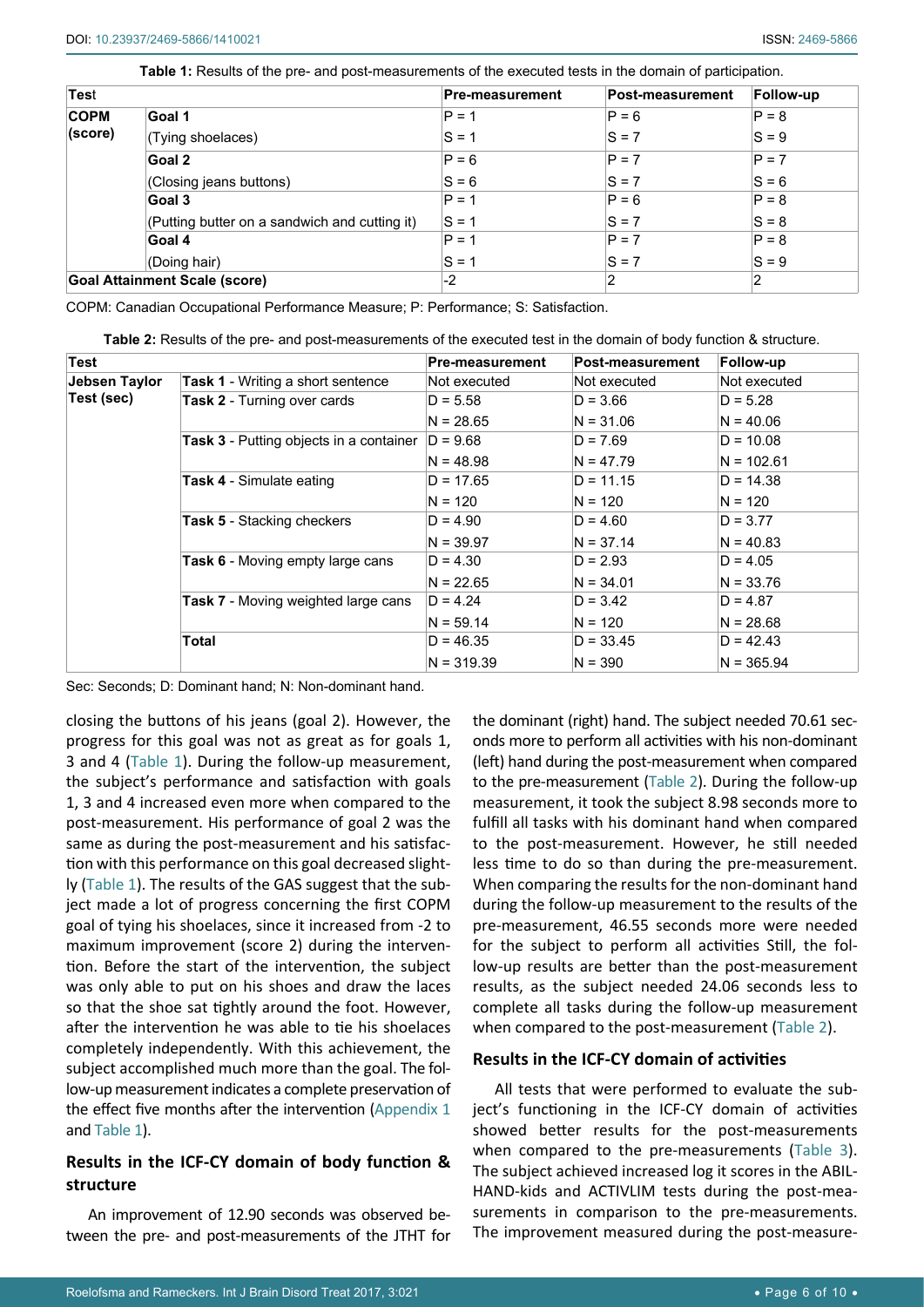<span id="page-6-0"></span>**Table 3:** Results of the pre- and post-measurements of the executed tests in the domain of activities.

| Test                                             | Pre-measurement | Post-measurement | Follow-up |
|--------------------------------------------------|-----------------|------------------|-----------|
| <b>ABILHAND-Kids (logit)</b>                     | 1.203           | 3.900            | 2.172     |
| <b>ACTIVLIM (logit)</b>                          | 1.475           | 4.032            | 4.032     |
| <b>Gross Motor Function Measure (percentage)</b> | 95.8%           | $98.1\%$         | 98.0%     |

<span id="page-6-1"></span>

ment in the ACTIVLIM was fully preserved throughout the 5-months follow-up. For the ABILHAND-kids, the log it scores decreased slightly during the follow-up measurement when compared to the post-measurement. However, it was still higher than during the pre-measurement [\(Table 3](#page-6-0)). As regards the GMFM-88, increased scores were visible in domains A (lying and rolling over), B (sitting) and E (walking, running and jumping). The subject's performance in domains C (crawling and kneeling) and D (standing) did not differ between the pre- and post-measurements. In domain A, the subject's score rose from 96.1% during the pre-measurements to 100% during the post-measurements. An increase of 5% was seen in domain B. The subject scored 100% in domain C and 94.9% in domain D during both the pre-measurements and the post-measurements. In domain E, the subject's performance increased from 95.8% to 98.1% ([Figure 2\)](#page-6-1). The subject's total performance also increased [\(Table 3](#page-6-0)). The improvements in the domains A, B, C and D that were seen during the post-measurements were still present during the follow-up measurement. For domain E, a small decline in score was seen during the follow-up measurement when compared to both the pre- and the post-measurement [\(Figure 2\)](#page-6-1). The follow-up measurements show a preservation of the intervention effect on overall gross motor function five months after the intervention [\(Table 3\)](#page-6-0).

# **Results from the qualitative data in the logbook**

The qualitative data that were collected in the log-

book indicate a great intervention adherence and tolerability for the subject in this case study. He was eager to achieve his personal goals and therefore had a motivated and cooperative attitude during the whole intervention. He participated enthusiastically in all activities and visibly enjoyed his participation in the program.

The subject's ability to perform his needs, described as COPM goals, showed improvements according to the qualitative data. The qualitative data specifically showed great progress for the first COPM goal of tying his shoelaces. Although the subject was not able to tie his shoelaces at the beginning of the intervention and did not know the steps involved in this activity, he was able to tie his shoelaces independently on the eleventh day of the intervention. The qualitative data also indicate great improvements in the subject's second COPM goal of learning to close the buttons of his jeans independently. At the start of the intervention, he was not able to do this without any help. However, he could do this independently on the sixth day of the intervention according to the qualitative data. Similarly, the qualitative data concerning the third and fourth COPM goals (putting butter on a sandwich and cutting it, and doing his hair) indicate great improvements for the subject to perform these activities.

## **Discussion**

Summarizing the results, improved test scores were specifically observed in the ICF-CY domains of partici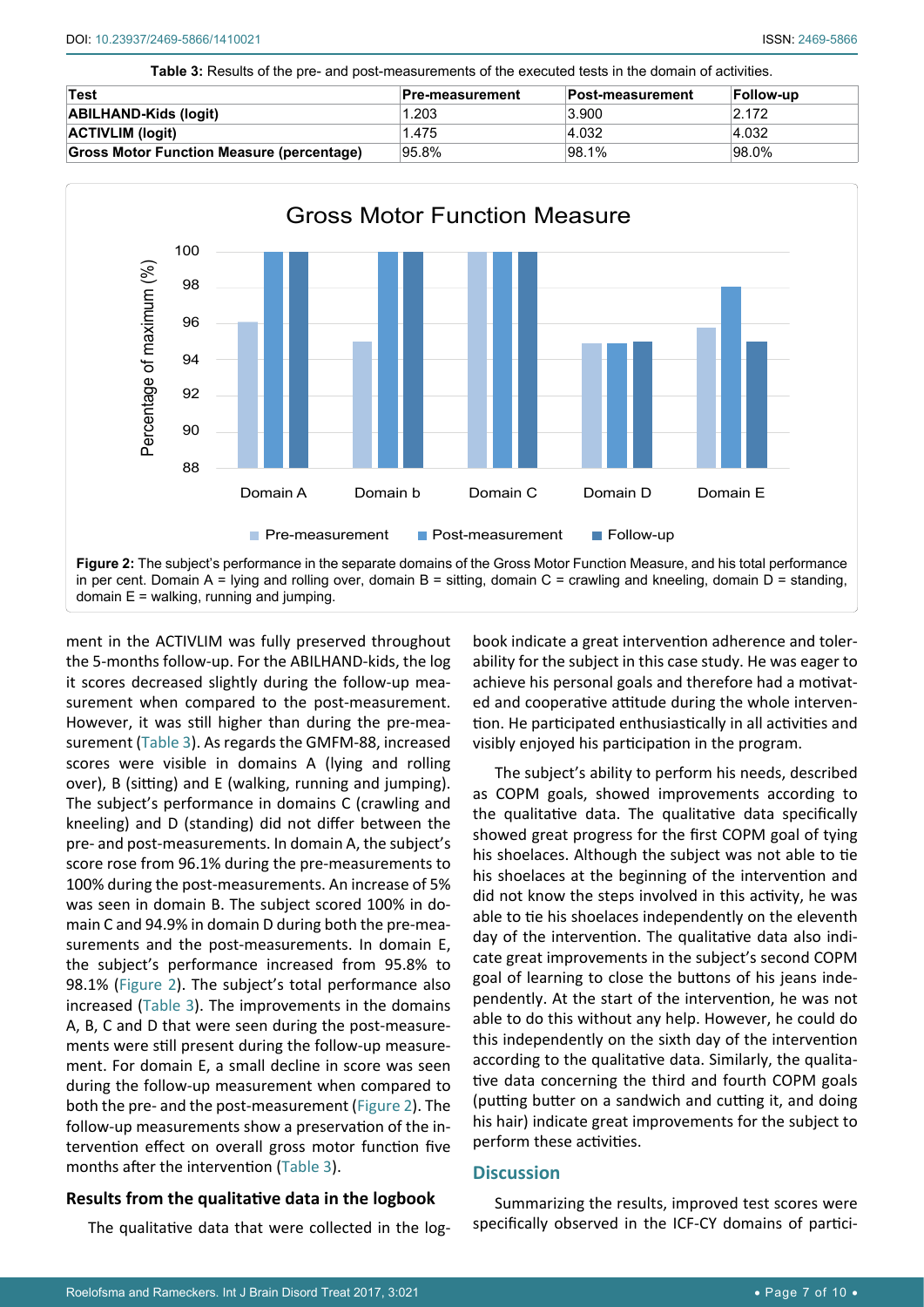pation and activities for the subject in this case study. Improvements were less clear in the ICF-CY domain of body function and structure. Nevertheless, the qualitative data indicate progress in both the ICF-CY domains of participation and activities, and in the domain of body function and structure. Overall, these results suggest that the FitCare4U program improved the self-care for the subject in this case study.

Two mechanisms are expected to underlie the changes observed in this case study. First of all, the neuroplastic changes induced by intensive motor learning interventions may have contributed to the observed improvements in the domains of participation and activities [\[6](#page-8-5)]. Secondly, the increased strength that results from intensive therapy was shown to be beneficial for functional abilities in children with bilateral CP in previous studies, and is therefore expected to contribute to the changes in this case study as well [\[6\]](#page-8-5).

The results obtained from the tests in the ICF-CY domain of participation clearly indicate progress. The results of the GAS point towards improvements as regards the subject's ability to tie his shoelaces, which corresponds to the results of the COPM for this goal. In addition, the quantitative data in this domain generally correspond to the qualitative data that were based on observations. However, the qualitative data suggest great improvements for all COPM goals, whereas the data obtained from the COPM test indicate only small improvements for the subject's ability to close the buttons of his. The COPM test was filled out by the subject's parents, thus the quantitative data were obtained from the parents. However, the qualitative data in the logbook were obtained from the subject's coaches. This difference in assessors might be the declaration for the discrepancy in the data. Still, all of the results suggest improvements in the subject's goals. This is in accordance with the findings in the study of Bleyenheuft, et al. In this study, the effect of hand-arm bimanual intensive therapy including lower extremity in children with bilateral CP was examined in a quasi-randomized trial [[6](#page-8-5)]. This study is a good comparison with the study of Bleyenheuft, as the intensity and duration of the therapy were roughly the same (84 hours of therapy in 13 days in the study of Bleyenheuft, vs. 70 hours of therapy in 15 days in this case study). Moreover, the effects of the therapy were studied in children with bilateral CP (GMFCS II) in both studies. In the study of Bleyenheuft, it was shown that hand-arm bimanual intensive therapy including lower extremity significantly improved COPM scores in the treatment group, but not in the control group [\[6\]](#page-8-5). Improved scores were observed for both the execution of the goals and the satisfaction with this, which was also observed in this case study.

The results obtained from the tests in the ICF-CY domain of body function & structure generally do not indicate progress. However, improvements were expected in this domain based on the results observed in the study of Bleyenheuft, et al. [[6](#page-8-5)]. The results of the JTHT indicate a decline in the subject's non-dominant hand function. On the contrary, the results of the COPM and the qualitative data suggest improvements in his non-dominant hand function. The observed decline shown by the JTHT was to a great extent caused by the test results of the seventh item of this test (moving weighted large cans) during the post-measurements. The subject could not perform this task during the post-measurements, although he could perform it during the pre-measurements. During the follow-up measurements, the subject needed much more time to perform task 3 (putting small objects in a container) when compared to the pre-measurements. The total time that the subject needed to perform all tasks during the post-measurements and follow-up increased mainly because of his lacking ability to perform these tasks.

The results obtained from the tests in the domain of activities clearly indicate progress, as improved scores were seen for all tests executed in this domain. This is in accordance with the studies of Novak, et al., Sorsdahl, et al. and Bleyenheuft, et al. in which improved motor activity was shown as a result of goal-oriented training [\[6](#page-8-5)[,7,](#page-8-6)[24\]](#page-8-23).

Previous research into the efficacy of short and intensive functional therapy only examined the intervention effect on hand and arm function, sometimes including leg function and gross motor function as well. However, the complexity of the problems goes far beyond this, as the subject's self-care also plays an important role. The effect of short and intensive functional therapies on self-care has not been investigated before. The FitCare4U intervention examines the effect of a short and intensive functional therapy program on the participant's self-care, by only including children with specific needs in the field of self-care. For the subject in this case study, all of his needs were important elements for his self-care. This emphasis on self-care makes this case study innovative and unique. How the therapy is given makes the FitCare4U program unique as well. The intensity and duration of the therapy that was shown to be effective in previous studies is maintained in the Fit-Care4U program, but it is given in a way that is fun and motivating for the participants as well by implementing therapy in group activities that the participants enjoy doing.

This case study has several constraints. First of all, the timing of the post-measurements was not ideal, since the subject was exhausted on the day that the post-measurements took place. This specifically influenced the results in the ICF-CY domain of body function & structure. Based on previous studies, progress might have been seen in this domain as well if these tests were performed when the subject was well rested [\[6](#page-8-5),[24\]](#page-8-23). Therefore, it might be better to perform some of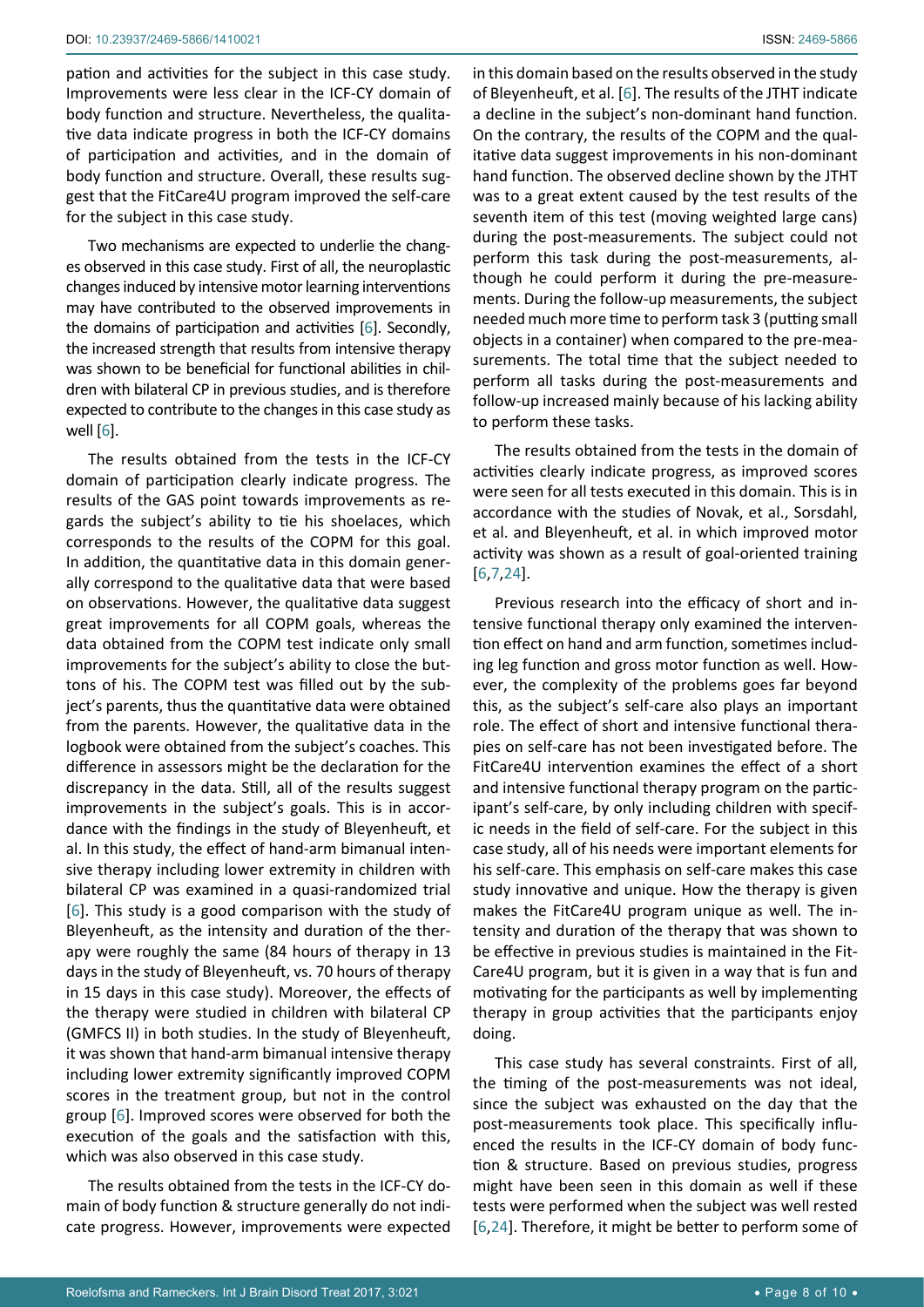the tests later. However, performing tests later in time will complicate the researcher in evaluating the shortterm effects of the FitCare4U intervention, so this also has its drawbacks. Besides, a case study only describes the results of one subject in detail and therefore has a very low generalizability. A larger population is needed to be able to draw a conclusion about the efficacy of the FitCare4U intervention in general. However, it is still important to analyze the effect of the FitCare4U intervention on one subject elaborately. A case-study enables the researcher to detect the intervention effects on the subject very detailed. This is not possible in other studies with more statistical power, in which mean scores are analyzed. Since no evidence is provided for the effect of functional intensive therapy programs on self-care yet, it is important to analyze this in a case study first. This case study can now underlie the results of studies with more power, to investigate the efficacy of the FitCare4U intervention program on self-care in other children with CP.

In short, this case study indicates that the FitCare4U program improved the subject's functioning specifically in the ICF-CY domains of participation and activity, thereby improving his self-care. This suggests that this program could possibly also have beneficial effects in other youngsters with bilateral spastic cerebral palsy. Further research in studies with a larger sample size and a control group included are needed to confirm this.

#### **References**

- <span id="page-8-0"></span>1. [Rosenbaum P, Paneth N, Leviton A, Goldstein M, Bax M, et](https://www.ncbi.nlm.nih.gov/pubmed/17370477)  [al. \(2007\) A report: The definition and classification of cerebral](https://www.ncbi.nlm.nih.gov/pubmed/17370477)  [palsy April 2006. Dev Med Child Neurol](https://www.ncbi.nlm.nih.gov/pubmed/17370477) Suppl 109: 8-14.
- <span id="page-8-1"></span>2. [Tulchinsky TH, Varavikova EA \(2014\) Special Community](http://www.sciencedirect.com/science/article/pii/B9780124157668000070)  [Health Needs. In: The New Public](http://www.sciencedirect.com/science/article/pii/B9780124157668000070) Health. (3rd edn), ACA-[DEMIC PRESS, 381-418.](http://www.sciencedirect.com/science/article/pii/B9780124157668000070)
- <span id="page-8-2"></span>3. Nederlandse Vereniging van Revalidatieartsen (2015) Richtlijn Diagnostiek en Behandeling van kinderen met spastische Cerebrale Parese. Utrecht.
- <span id="page-8-3"></span>4. [Novak I \(2014\) Evidence-based diagnosis, health care, and](https://www.ncbi.nlm.nih.gov/pubmed/24958005)  [rehabilitation for children with cerebral palsy.](https://www.ncbi.nlm.nih.gov/pubmed/24958005) J Child Neu[rol 29: 1141-1156.](https://www.ncbi.nlm.nih.gov/pubmed/24958005)
- <span id="page-8-4"></span>5. [Gordon AM, Hung YC, Brandao M, Ferre CL, Kuo HC, et](https://www.ncbi.nlm.nih.gov/pubmed/21700924)  [al. \(2011\) Bimanual training and constraint-induced move](https://www.ncbi.nlm.nih.gov/pubmed/21700924)[ment therapy in children with hemiplegic cerebral palsy: A](https://www.ncbi.nlm.nih.gov/pubmed/21700924)  [randomized trial. Neurorehabil Neural Repair 25: 692-702.](https://www.ncbi.nlm.nih.gov/pubmed/21700924)
- <span id="page-8-5"></span>6. [Bleyenheuft Y, Ebner-Karestinos D, Surana B, Paradis J,](https://www.ncbi.nlm.nih.gov/pubmed/28133725)  [Sidiropoulos A, et al. \(2017\) Intensive upper- and lower-ex](https://www.ncbi.nlm.nih.gov/pubmed/28133725)[tremity training for children with bilateral cerebral palsy: A](https://www.ncbi.nlm.nih.gov/pubmed/28133725)  [quasi-randomized trial. Dev Med Child Neurol 59: 625-633.](https://www.ncbi.nlm.nih.gov/pubmed/28133725)
- <span id="page-8-6"></span>7. [Sorsdahl AB, Moe-Nilssen R, Kaale HK, Rieber J, Strand LI](https://www.ncbi.nlm.nih.gov/pubmed/20423507)  [\(2010\) Change in basic motor abilities, quality of movement](https://www.ncbi.nlm.nih.gov/pubmed/20423507)  [and everyday activities following intensive, goal-directed,](https://www.ncbi.nlm.nih.gov/pubmed/20423507)

<span id="page-8-7"></span>[activity-focused physiotherapy in a group setting for chil](https://www.ncbi.nlm.nih.gov/pubmed/20423507)[dren with cerebral palsy. BMC Pediatr 10: 26.](https://www.ncbi.nlm.nih.gov/pubmed/20423507)

- 8. [Young Hong B, Jo L, Sung Kim J, Hoon Lim S, Min Bae](https://www.ncbi.nlm.nih.gov/pubmed/28378564)  [J \(2017\) Factors Influencing the gross motor outcome of](https://www.ncbi.nlm.nih.gov/pubmed/28378564)  [intensive therapy in children with cerebral palsy and devel](https://www.ncbi.nlm.nih.gov/pubmed/28378564)[opmental delay. J Korean Med Sci 32: 873-879.](https://www.ncbi.nlm.nih.gov/pubmed/28378564)
- <span id="page-8-8"></span>9. [Sakzewski L, Ziviani J, Boyd RN \(2014\) Efficacy of upper](https://www.ncbi.nlm.nih.gov/pubmed/24366991)  [limb therapies for unilateral cerebral palsy: A Meta-analy](https://www.ncbi.nlm.nih.gov/pubmed/24366991)[sis. Pediatrics 133: e175-e204.](https://www.ncbi.nlm.nih.gov/pubmed/24366991)
- <span id="page-8-9"></span>10. [Adelante Rehabilitation Centre. FitCare4U. Netherlands.](https://www.adelante-zorggroep.nl/nl/revalidatie/fitcare4u/)
- <span id="page-8-10"></span>11. Robert Palisano, Peter Rosenbaum, Doreen Bartlett ML (2007) Gross Motor Function Classification System Expanded and Revised. Cent Child Disabil Res 2: 4.
- <span id="page-8-11"></span>12. [Eliasson AC, Krumlinde-Sundholm L, Rösblad B, Beckung](https://www.ncbi.nlm.nih.gov/pubmed/16780622)  [E, Arner M, et al. \(2006\) The Manual Ability Classification](https://www.ncbi.nlm.nih.gov/pubmed/16780622)  [System \(MACS\) for children with cerebral palsy: Scale de](https://www.ncbi.nlm.nih.gov/pubmed/16780622)[velopment and evidence of validity and reliability. Dev Med](https://www.ncbi.nlm.nih.gov/pubmed/16780622)  [Child Neurol 48: 549-554.](https://www.ncbi.nlm.nih.gov/pubmed/16780622)
- <span id="page-8-12"></span>13. [Mary Law, Sue Baptiste, Anne Carswell, Mary Ann McColl,](http://www.neuroreha.cz/sites/default/files/materialy/COPM.pdf)  [Helene Polatajko, et al. \(2000\) Canadian Occupational Per](http://www.neuroreha.cz/sites/default/files/materialy/COPM.pdf)formance Measure. [CAOT Publications ACE, 1-4.](http://www.neuroreha.cz/sites/default/files/materialy/COPM.pdf)
- <span id="page-8-13"></span>14. [Reid D, Campbell K \(2006\) The use of virtual reality with](http://individual.utoronto.ca/DTReid/paper/(8) Reid_Campbell The use of virtual reality with children with cerebral palsy.pdf)  [children with cerebral palsy: A pilot randomized trial. Ther](http://individual.utoronto.ca/DTReid/paper/(8) Reid_Campbell The use of virtual reality with children with cerebral palsy.pdf)[apeutic Recreation Journal 40: 255-268.](http://individual.utoronto.ca/DTReid/paper/(8) Reid_Campbell The use of virtual reality with children with cerebral palsy.pdf)
- <span id="page-8-19"></span>15. [Kiresuk TJ, Sherman RE \(1968\) Goal attainment scaling:](https://www.ncbi.nlm.nih.gov/pubmed/24185570)  [A general method for evaluating comprehensive commu](https://www.ncbi.nlm.nih.gov/pubmed/24185570)[nity mental health programs. Community Ment Health J 4:](https://www.ncbi.nlm.nih.gov/pubmed/24185570)  [443-453.](https://www.ncbi.nlm.nih.gov/pubmed/24185570)
- <span id="page-8-20"></span>16. [Steenbeek D, Ketelaar M, Galama K, Gorter JW \(2007\)](https://www.ncbi.nlm.nih.gov/pubmed/17593130)  [Goal attainment scaling in paediatric rehabilitation: A critical](https://www.ncbi.nlm.nih.gov/pubmed/17593130)  [review of the literature. Dev Med Child Neurol 49: 550-556.](https://www.ncbi.nlm.nih.gov/pubmed/17593130)
- <span id="page-8-21"></span>17. [Jebsen RH, Taylor N, Trieschmann RB, Trotter MJ, Howard](https://www.ncbi.nlm.nih.gov/pubmed/5788487)  [LA \(1969\) An objective and standardized test of hand func](https://www.ncbi.nlm.nih.gov/pubmed/5788487)[tion. Arch Phys Med Rehabil 50: 311-319.](https://www.ncbi.nlm.nih.gov/pubmed/5788487)
- <span id="page-8-22"></span>18. [Sears ED, Chung KC \(2010\) Validity and responsiveness](https://www.ncbi.nlm.nih.gov/pubmed/19954898)  [of the Jebsen-Taylor Hand Function Test. J Hand](https://www.ncbi.nlm.nih.gov/pubmed/19954898) Surg Am [35: 30-37.](https://www.ncbi.nlm.nih.gov/pubmed/19954898)
- <span id="page-8-14"></span>19. [Arnould C, Penta M, Renders A, Thonnard JL \(2004\) ABIL-](https://www.ncbi.nlm.nih.gov/pubmed/15452296)[HAND-Kids: A measure of manual ability in children with](https://www.ncbi.nlm.nih.gov/pubmed/15452296)  [cerebral palsy. Neurology 63: 1045-1052.](https://www.ncbi.nlm.nih.gov/pubmed/15452296)
- <span id="page-8-15"></span>20. [\(2017\) Rehab Scales. Université Catholique de Louvain.](http://www.rehab-scales.org/)
- <span id="page-8-16"></span>21. [Vandervelde L, Van den Bergh PYK, Goemans N, Thon](https://www.ncbi.nlm.nih.gov/pubmed/19167889)[nard JL \(2009\) Activity limitations in patients with neuro](https://www.ncbi.nlm.nih.gov/pubmed/19167889)[muscular disorders: A responsiveness study of the AC-](https://www.ncbi.nlm.nih.gov/pubmed/19167889)[TIVLIM questionnaire. Neuromuscul Disord 19: 99-103.](https://www.ncbi.nlm.nih.gov/pubmed/19167889)
- <span id="page-8-17"></span>22. [Maltais DB, Bar-Or O \(2006\) Assessing functional differ](http://onlinelibrary.wiley.com/doi/10.1017/S0012162206210338/pdf)[ences in gross motor skills in children with cerebral palsy](http://onlinelibrary.wiley.com/doi/10.1017/S0012162206210338/pdf)  [who use an ambulatory aid or orthoses: Can the GMFM-88](http://onlinelibrary.wiley.com/doi/10.1017/S0012162206210338/pdf)  [help? Dev Med Child Neurol 48: 158-159.](http://onlinelibrary.wiley.com/doi/10.1017/S0012162206210338/pdf)
- <span id="page-8-18"></span>23. [Ko J, Kim M \(2013\) Reliability and responsiveness of the](https://www.ncbi.nlm.nih.gov/pubmed/23139425)  [gross motor function measure-88 in children with cerebral](https://www.ncbi.nlm.nih.gov/pubmed/23139425)  [palsy. Phys Ther 93: 393-400.](https://www.ncbi.nlm.nih.gov/pubmed/23139425)
- <span id="page-8-23"></span>24. [Novak I, Mcintyre S, Morgan C, Campbell L, Dark L, et al.](https://www.ncbi.nlm.nih.gov/pubmed/23962350)  [\(2013\) A systematic review of interventions for children with](https://www.ncbi.nlm.nih.gov/pubmed/23962350)  [cerebral palsy: State of the evidence. Dev Med Child Neu](https://www.ncbi.nlm.nih.gov/pubmed/23962350)[rol 55: 885-910.](https://www.ncbi.nlm.nih.gov/pubmed/23962350)